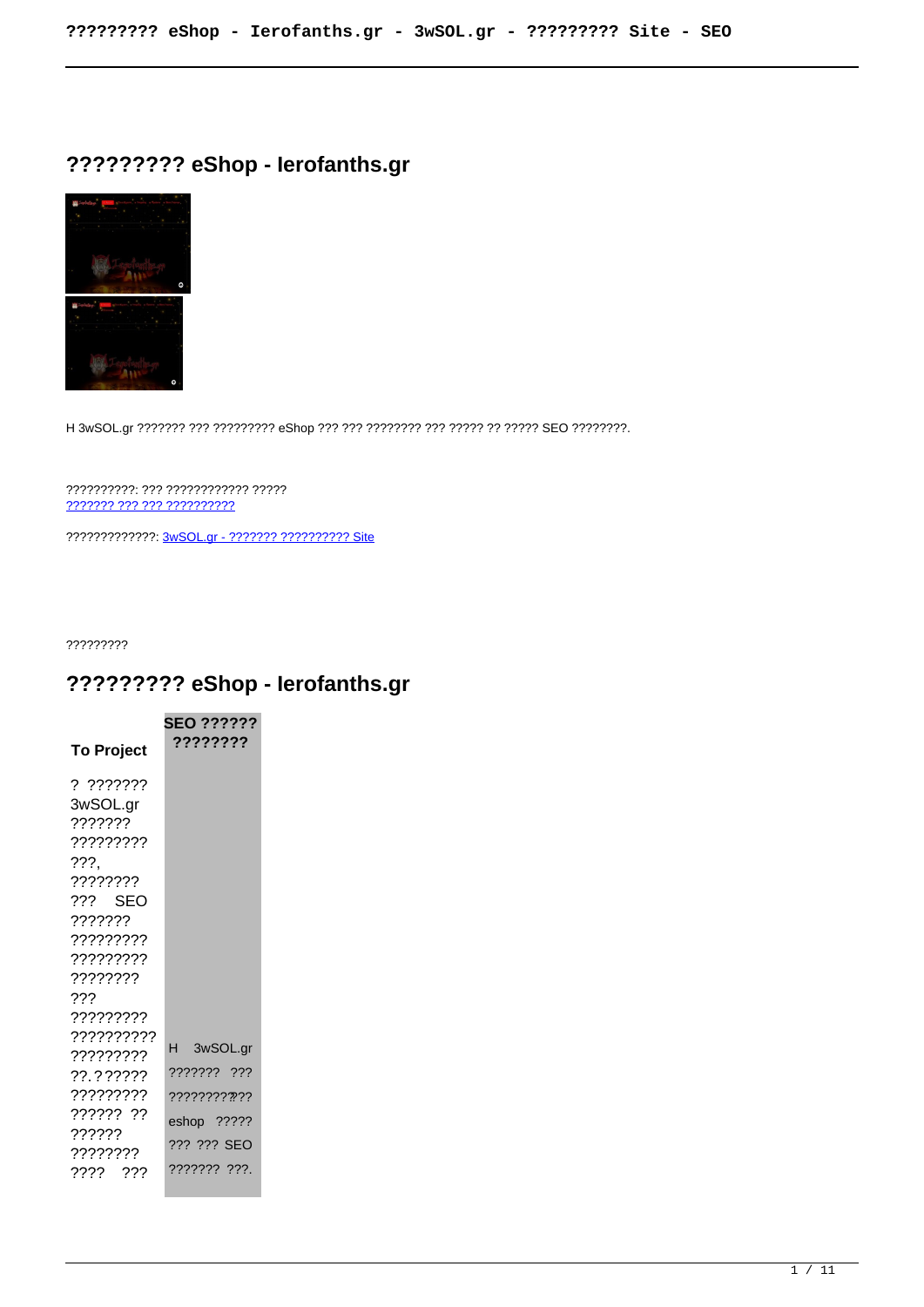| ?????????             | ???????????                                                                    |
|-----------------------|--------------------------------------------------------------------------------|
| ?????????             | ?????????????                                                                  |
| ??<br>????????        | ??? ?? project                                                                 |
| ?????                 | ?????????                                                                      |
| ????????.             | banners ???                                                                    |
| ???                   | ??                                                                             |
| eShop ???             | ????????????                                                                   |
| ??<br>??<br>????????? | ??                                                                             |
| ???<br>-??            |                                                                                |
| ????????.             | ???????????                                                                    |
|                       | ????????????                                                                   |
|                       | ??????????.                                                                    |
|                       | ?                                                                              |
|                       | ??                                                                             |
|                       | ????                                                                           |
|                       | ???????????                                                                    |
|                       | ????????????                                                                   |
|                       | ??<br>- Joomla                                                                 |
|                       | CMS, ?????                                                                     |
|                       | <b>SEO</b><br>friendly                                                         |
|                       | ???<br>222                                                                     |
|                       | ????????                                                                       |
|                       | ??????????                                                                     |
|                       | ???????????                                                                    |
| ?????????             | ???????????                                                                    |
|                       | ????<br>???                                                                    |
|                       | ???????????                                                                    |
|                       | ???<br>Google                                                                  |
|                       | $??\,\!\begin{array}{cc}\n??\,\!\begin{array}{cc}\n??\end{array}\n\end{array}$ |
|                       | ????????                                                                       |
|                       | ???????????                                                                    |
|                       | ???<br>???                                                                     |
|                       | ???????? ???                                                                   |
|                       |                                                                                |
| ?????????             |                                                                                |
|                       |                                                                                |
|                       |                                                                                |
|                       | ????.                                                                          |
|                       |                                                                                |
|                       |                                                                                |
|                       |                                                                                |
|                       |                                                                                |
|                       | ??????????                                                                     |
|                       | ???? ??????                                                                    |
|                       | 7777?                                                                          |
|                       |                                                                                |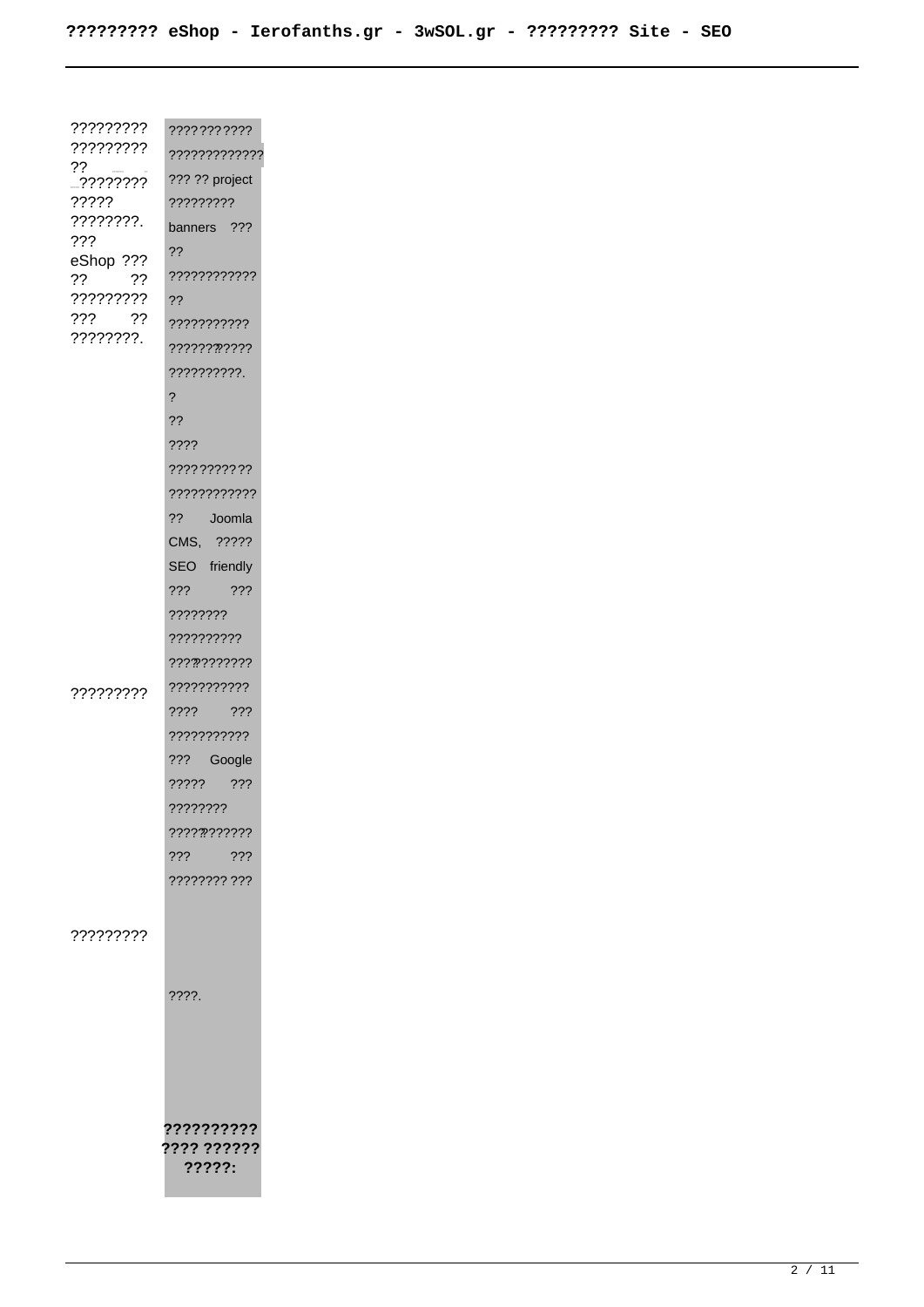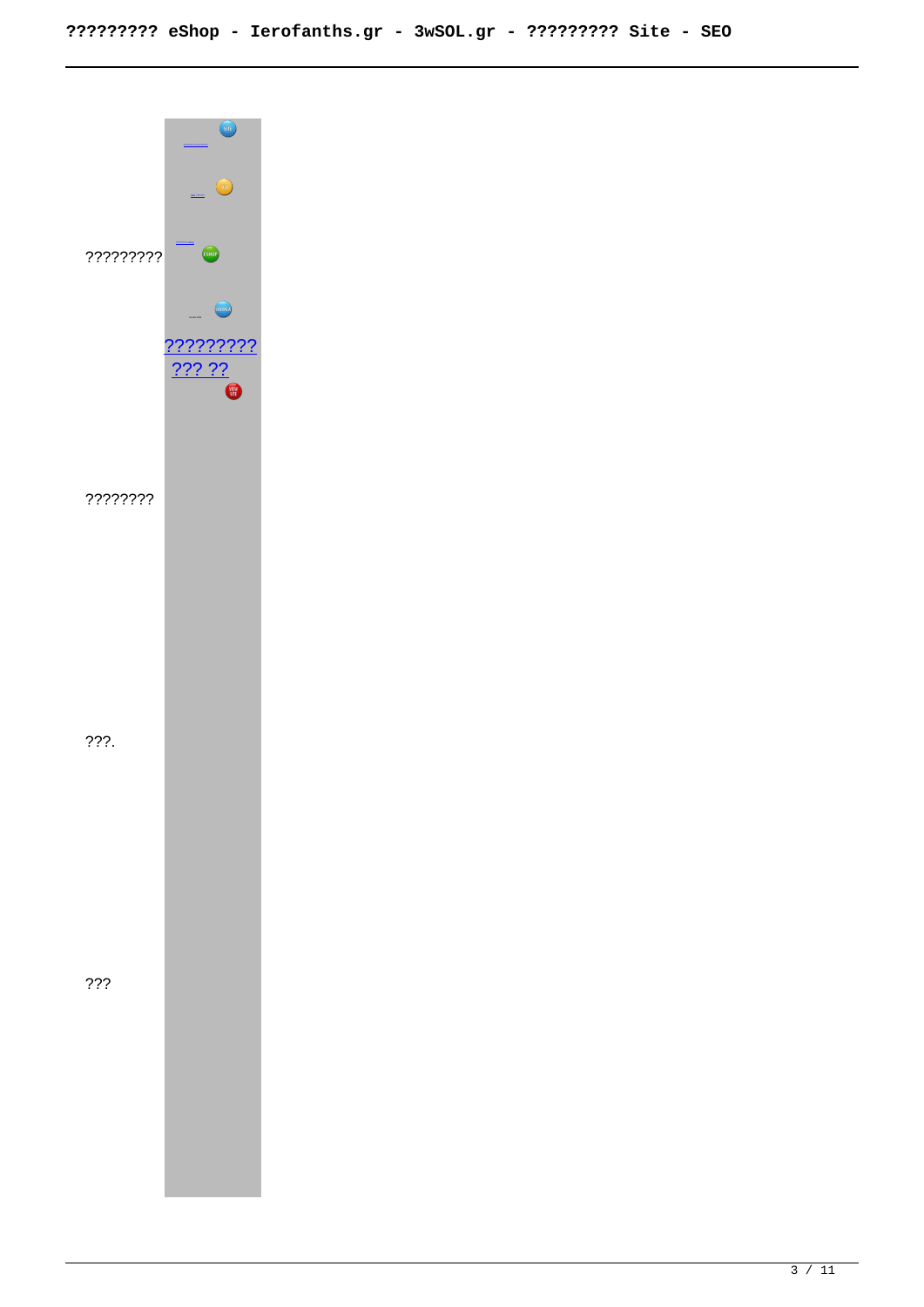| www.lerofa |  |  |  |
|------------|--|--|--|
| nths.gr ?? |  |  |  |
| ?????????? |  |  |  |
| ???<br>??  |  |  |  |
|            |  |  |  |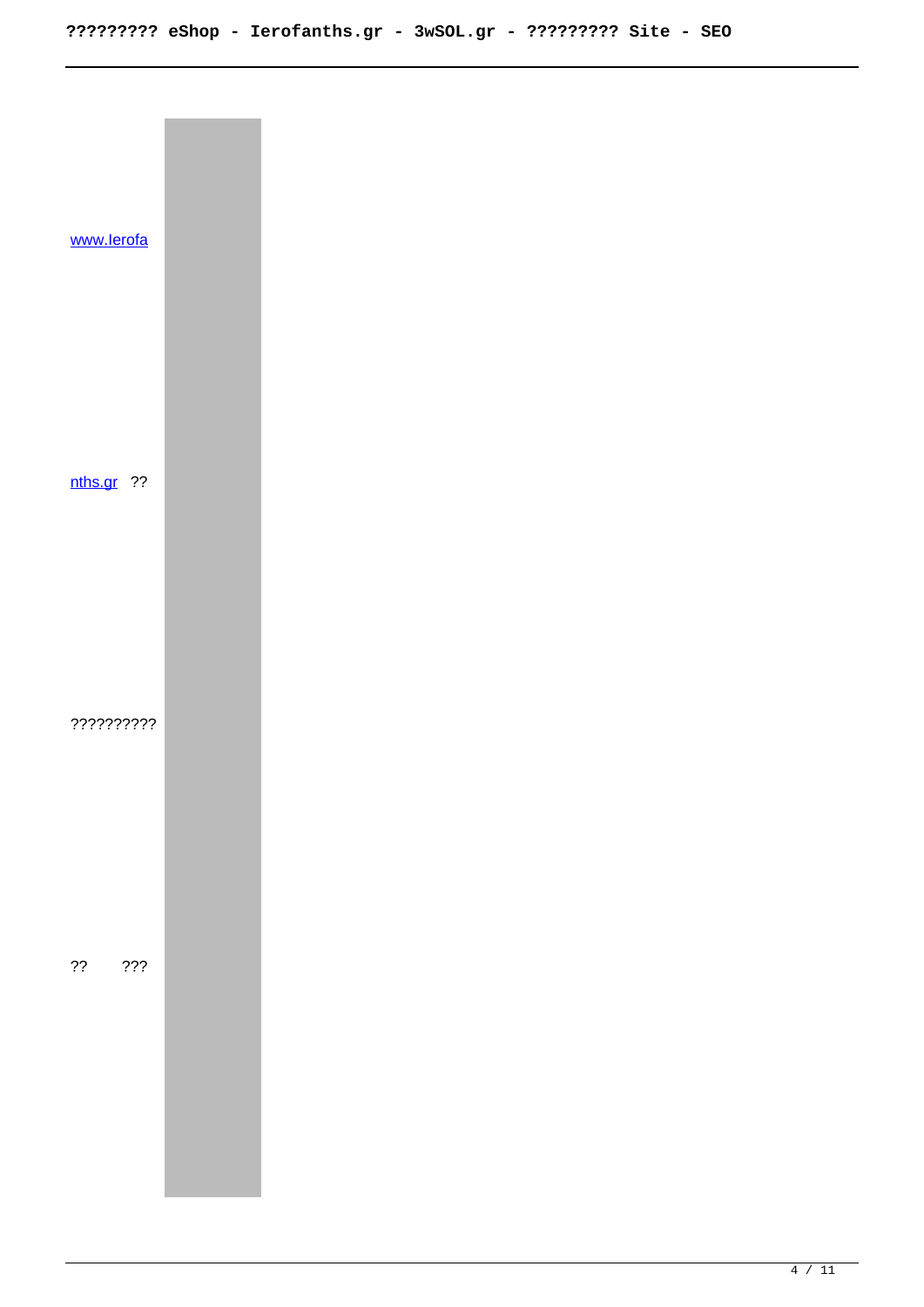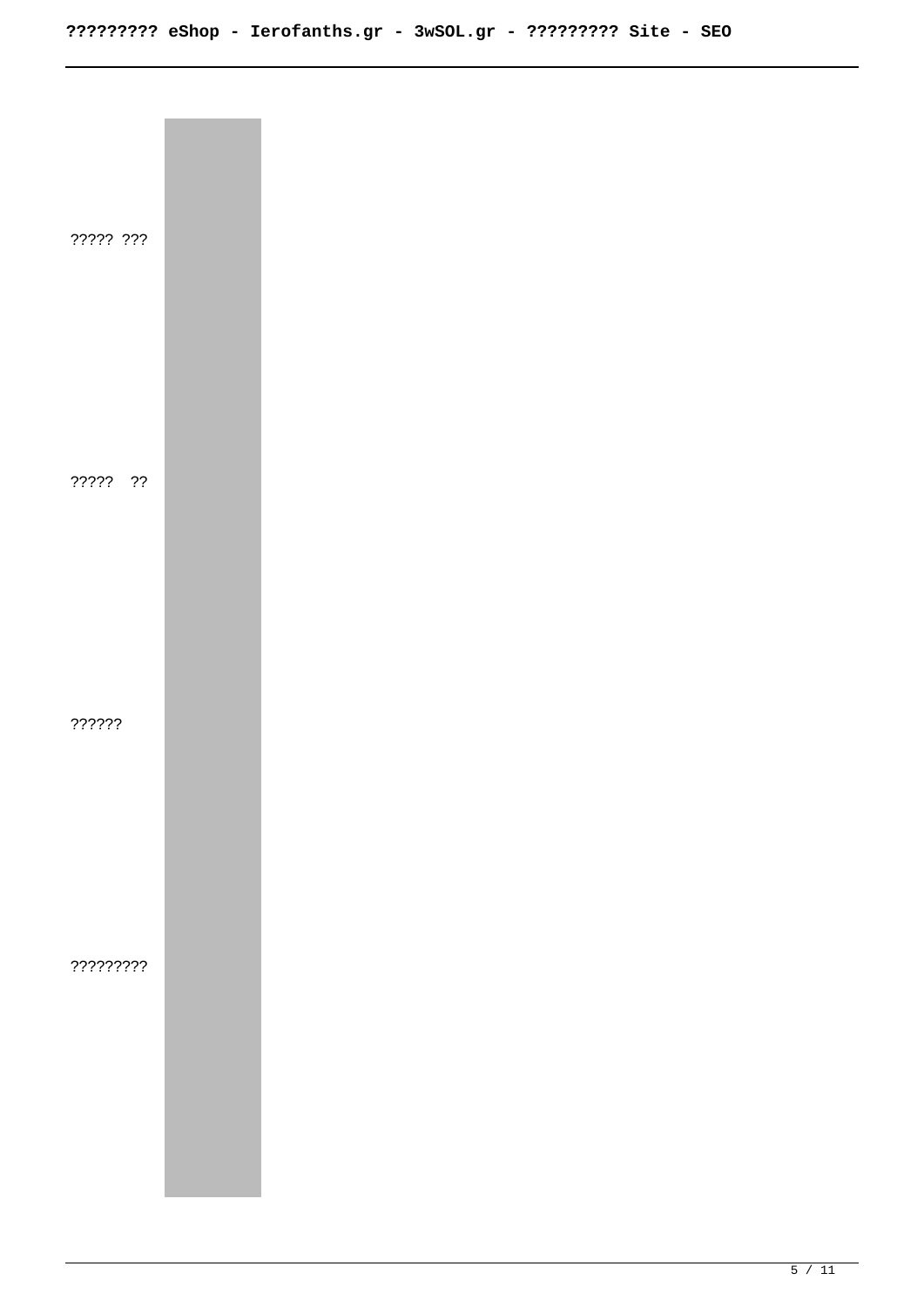| ?????????  |  |  |  |  |
|------------|--|--|--|--|
| ?????????  |  |  |  |  |
| ????? ?? 2 |  |  |  |  |
| ?????.     |  |  |  |  |
|            |  |  |  |  |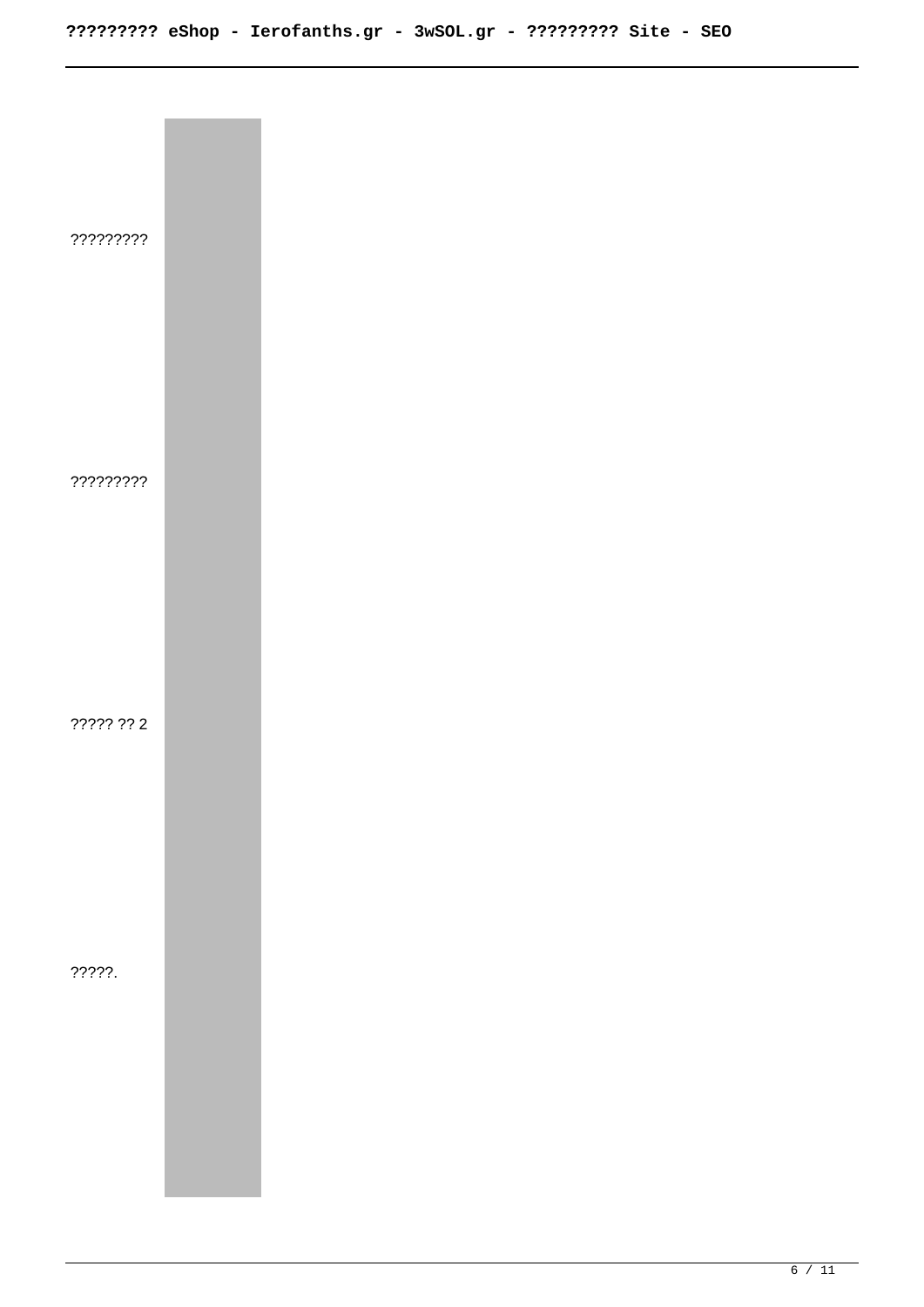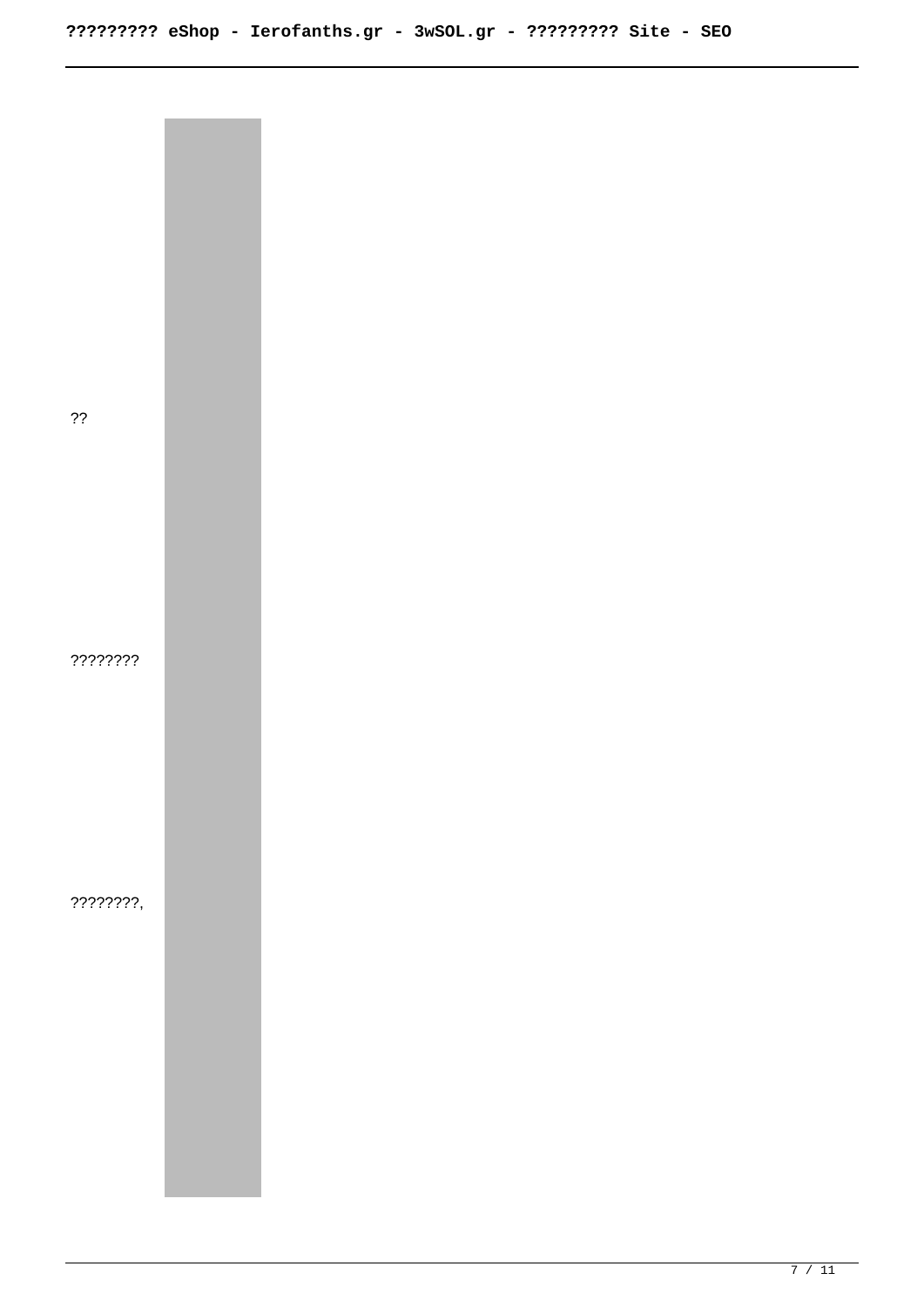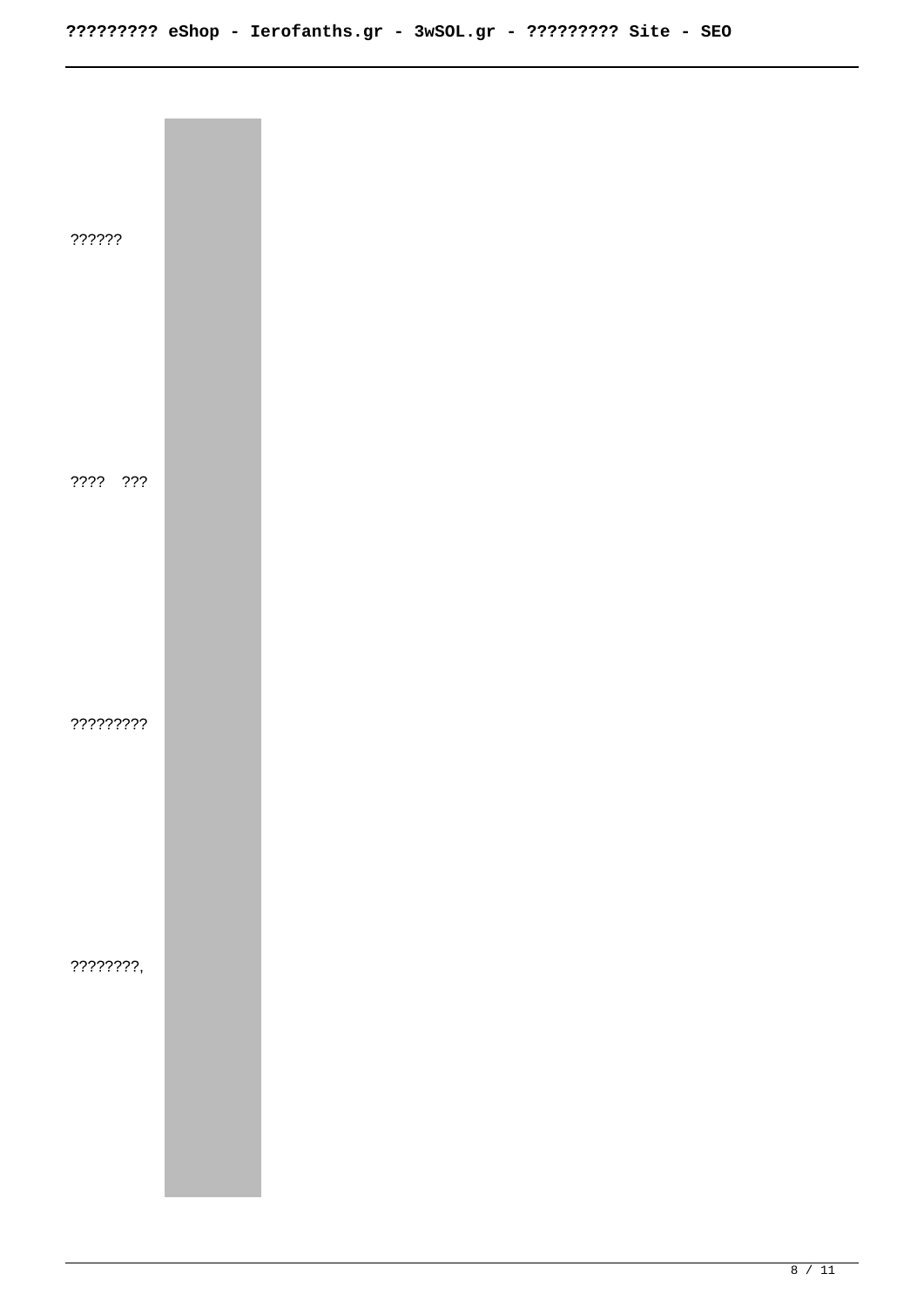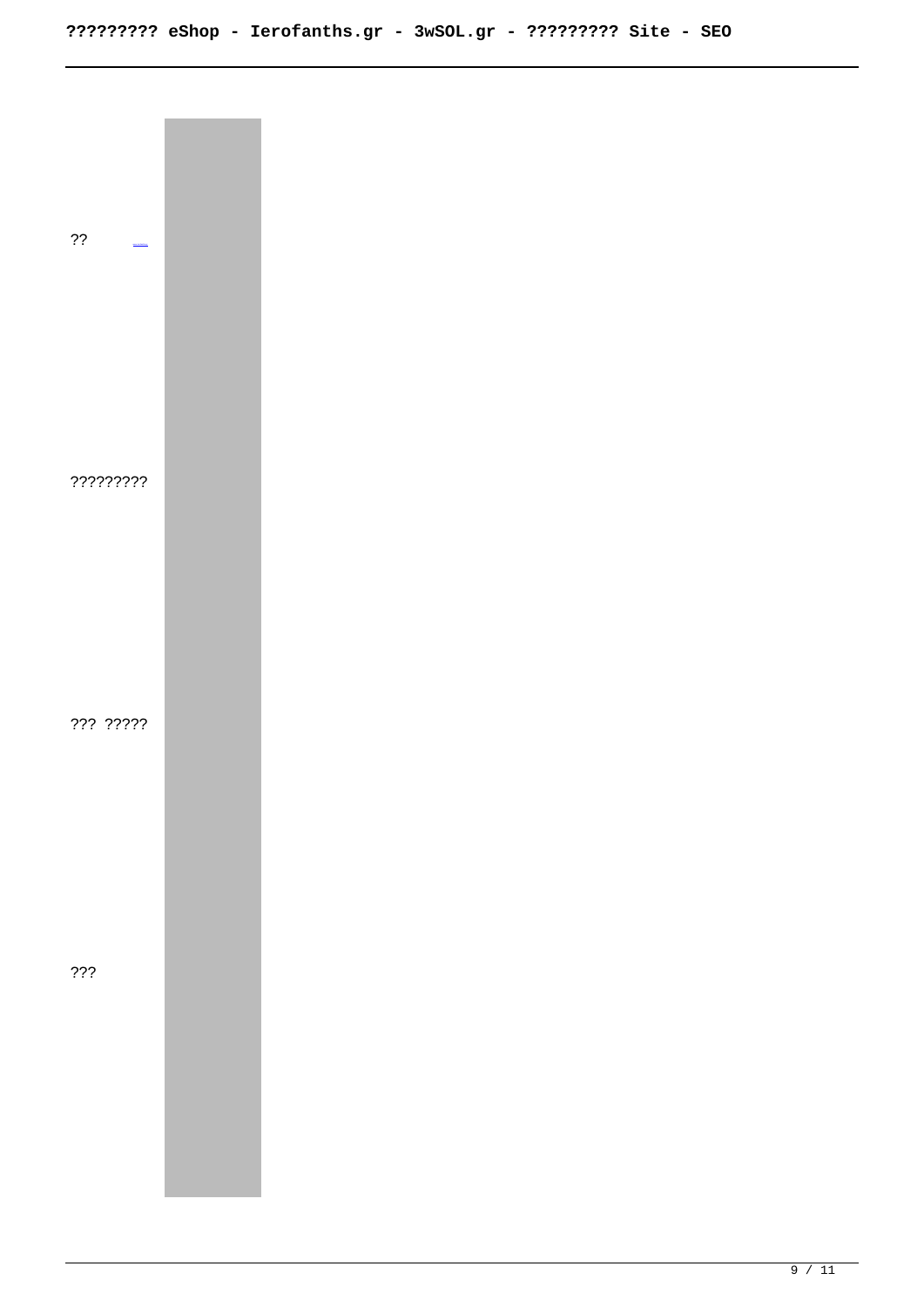$\tilde{?}$ ???????? ???????  $????????$ ????????  $\overline{2}$ ??? ????? ??  $? 222.22$ ??????? ????? ????????  $???????$ ???????? ??????? ???????? ??????? ????????  $? 722$  $???????$ ????????  $???????$ ??? internet. ??????? ??????? ????? ???? ??????? ??????? ???????? ???? ???  $222$ ???????? ???  $222$ ????????  $7222222$  $??\,\,?\,\,?\,?$  $400 \in \cdot$